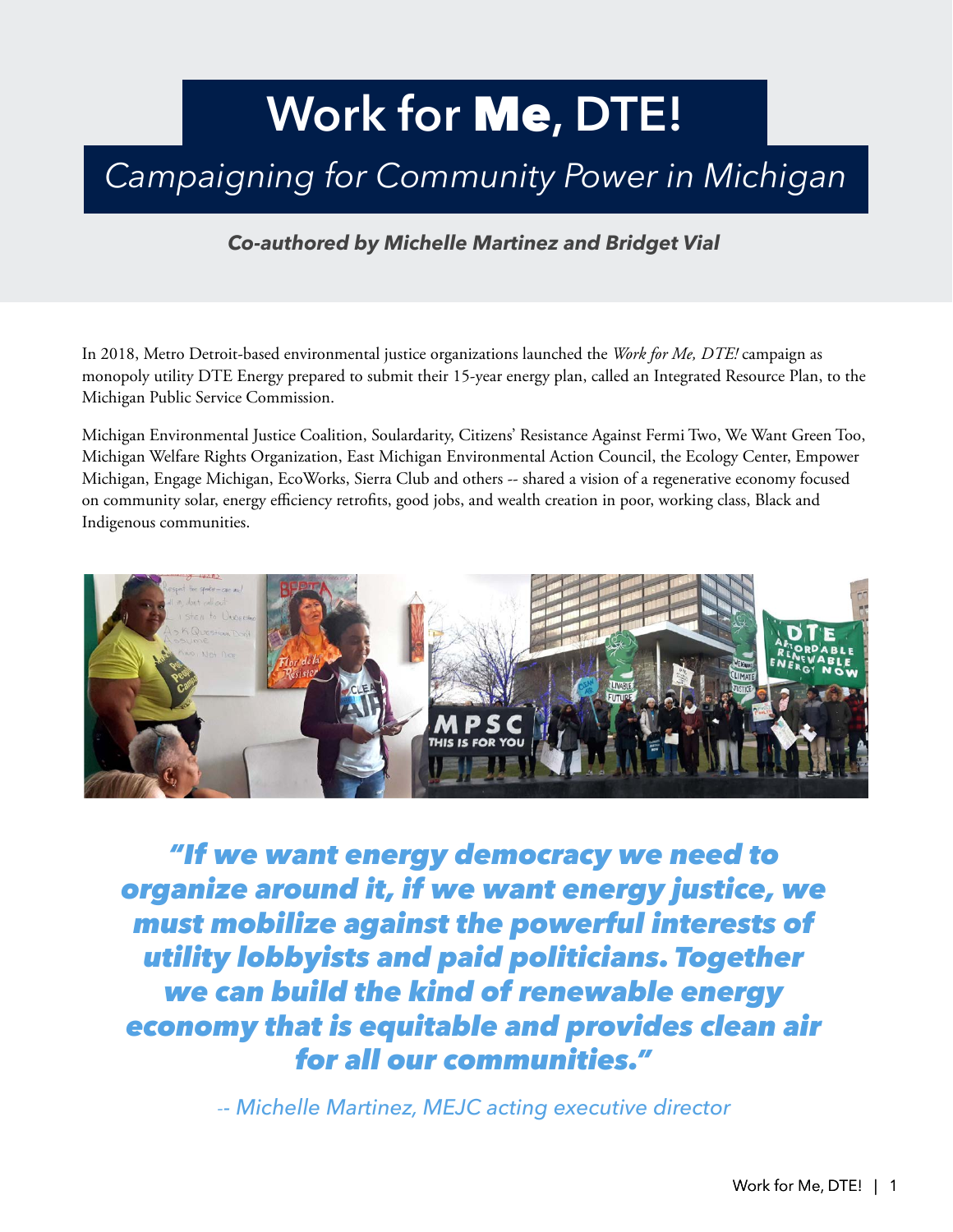DTE Energy, which serves 2.1 million customers in Michigan, mainly in the Metro Detroit area -- was (and still is) in the thick of building out a new generation of fossil fuel infrastructure, while allowing neighborhoodlevel infrastructure to [crumble](https://energynews.us/2019/08/13/climate-change-brings-urgency-to-debate-over-detroits-grid-resilience/), [stifling solar](https://www.energyandpolicy.org/dte-energy-consumers-energy-oppose-renewable-energy-ballot-proposal/) and pollution-free energy, and performing more than [200,000 shutoffs](https://planetdetroit.org/2020/06/opinion-energy-assistance-programs-dont-keep-the-lights-on-energy-affordability-will/) annually to families unable to pay some of the nation's [fastest-rising bills](https://www.freep.com/story/news/local/michigan/2019/08/05/dte-energy-electric-rate-hikes/1900782001/).

In 2017, DTE and its unregulated affiliates got approval to build two new pipelines, [Rover](https://www.utilitydive.com/news/in-last-minute-flurry-ferc-approves-energy-transfers-rover-gas-pipeline/435616/) and [Nexus](https://energynews.us/2016/04/27/opponents-say-nexus-pipeline-would-be-bad-deal-for-michigan-ratepayers/), which feed fracked gas from eastern Ohio and the Appalachian Basin into Southeast Michigan and around the region; DTE also [proposed,](https://www.freep.com/story/money/business/michigan/2017/08/01/dte-energy-natural-gas-power-plant-macomb/527961001/) and subsequently got approval, to build a new \$1.1 billion gas plant near Port Huron, Michigan; and to to purchase gas from their own [pipeline](https://www.gongwer.com/news/index.cfm?article_ID=600680104) at above-market rates. The Michigan Public Service Commission will likely require customers to bear the costs of this infrastructure build-out, plus a 9.9% profit margin, for decades – even as the climate crisis necessitates that we transition our power sector to 100% renewable energy as quickly as possible, and as the price of solar and wind energy falls far below that of fossil fuel energy.

The *Work for Me, DTE!* Campaign (W4M DTE) brought on four community leaders to serve as Energy Democracy Fellows at the beginning of 2019, just as DTE filed their IRP. Through Michigan's Integrated [Resource Plan \(IRP\) process,](https://www.nrdc.org/experts/ariana-gonzalez/michigan-integrated-resource-plan-primer) utilities are required to comprehensively spell out their expectations for energy demand over the next 15 years, provide alternative pathways for meeting that demand, and provide reasons for selecting the pathway they did. If the Public Service Commission approves the utility's IRP, the utility is all but guaranteed authority to recover costs (read: "raise rates") to implement the plan. Through trainings led by Soulardarity, the Michigan Environmental Justice Coalition (MEJC), and others, the Fellows learned about the energy system *behind the bill --* how energy is made, the impacts on community health and wellbeing, and about the insidious "power politics" of the energy system. The Campaign focused on three demands: Health, Affordability, and Community Power in decision making.

Together, the Fellows and campaign coalition members pushed the Public Service Commission to hold a public hearing in Detroit, organized dozens of residents to

attend and give public comment, and drove more than 3,000 public comments to the DTE IRP online docket. Fellows also traveled to Lansing, Michigan to educate elected officials, connected with energy democracy activists across the country, and plugged into political action on climate justice.



*Shimekia Nichols, Soulardarity at the W4M DTE Press Conference before the Michigan Public Service Commission Hearing on DTE's IRP. Photo credit: Michelle Martinez*



*Mama Gloria Lowe, Executive Director of We Want Green Too*  leads the March for the Green New Deal in Detroit July 2019. *Photo credit: Michelle Martinez.*

W4M DTE also employed insider tactics on the IRP. The Michigan Environmental Justice Coalition worked with researchers at the University of Michigan to conduct the first ever Health Impact Assessment of the DTE Energy Integrated Resource Plan. The assessment shows extreme racial inequity across DTE's service territory, with wealthier, whiter, and suburban communities having more efficient homes, lower energy burden, less pollution exposure, and lower health costs associated with air pollution and extreme heat exposure, compared to Black, People of Color, immigrant, and low-income communities.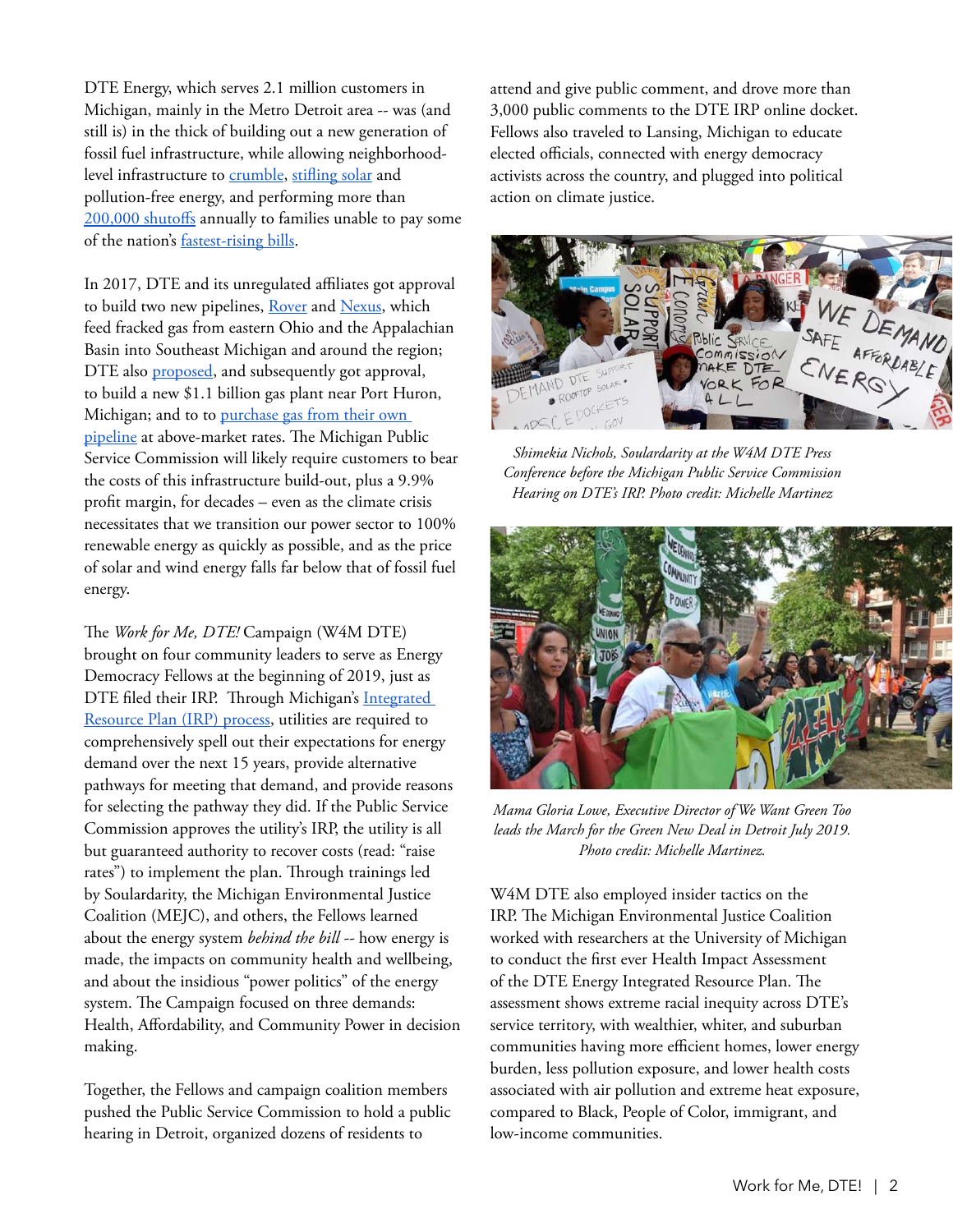

*Annual health costs per person, age standardized, where red represents higher health costs, for Wayne, Oakland, and Macomb Counties.* 



*Percent people of color, where red represents a higher percentage.*

Soulardarity worked with the University of Chicago Abrams Clinic and Great Lakes Environmental Law Center to legally intervene in the IRP case, as well other high-impact cases, before the Michigan Public Service Commission. Together with unprecedented public pressure, these tactics pushed the needle on energy justice: In her recommendation on the DTE IRP case, the MPSC's Administrative Law Judge adopted W4M DTE's demand that health be considered in utility planning. The MPSC failed to adopt this recommendation, but declined to approve DTE's IRP, instead instructing the utility to make modifications. Six months later, in an Executive Directive on Climate, Michigan Governor Gretchen Whitmer ordered the MPSC to consider health in future IRP cases.

The Work for Me, DTE! Campaign has created new space for justice-based advocacy in Michigan's technocratic energy decision-making sphere. Individually, Michigan Welfare Rights Organization has achieved wins on affordable payment plans for low-income families; Soulardarity has threatened DTE's business model with implementation of solar streetlights and energy efficiency; and the Great Lakes Environmental Law Center has fought state regulators on utility requests for new permits to pollute in environmental justice communities. **Together, the coalition asserts the power of frontline impacted communities to have a say in how we stay warm, connect and plug in, address environmental racism, and plan for a changing climate.** 

It's a "David and Goliath" type of fight. DTE and Michigan's other investor-owned monopoly utilities wield enormous power in the state's elections, legislative processes, and regulatory decision-making, and nonprofit sphere through deep pockets filled with our high and fast-rising energy bills. Campaign finance and lobby disclosure shows that DTE and Consumers Energy donated over half a million to legislators in 2019, and employed 69 lobbyists. But those figures don't include contributions made through dark money front groups like [Michigan Energy Promise](https://www.energyandpolicy.org/michigan-energy-promise/), which has supported DTE's positions before the Public Service Commission, is chaired by top DTE employees, and received \$18 million in contributions in 2018 alone. Similar DTE and Consumers Energy-affiliated groups spent \$1 million to oust former Michigan House Energy Committee Chair and vocal utility critic Gary Glenn in his Republican primary race. Utility funds even bankroll nonprofits in exchange for public support of their agenda, which was [visible](https://www.huffpost.com/entry/utilities-charitable-giving-detroit-influence_n_5efe2da6c5b6ca97091b313b) at the 2019 DTE IRP hearing. In July 2020, W4M DTE held a press conference with Congresswoman Rashida Tlaib and the 2020 Energy Democracy Fellows calling for outage compensation, after a series of power outages coincided with extreme heat days and rising COVID-19 infection rates. Afterward, DTE emailed Michigan state and federal legislators a factsheet of their spending on outage prevention and restoration, and began emailing customers seemingly faulty reports celebrating the company's reliability.